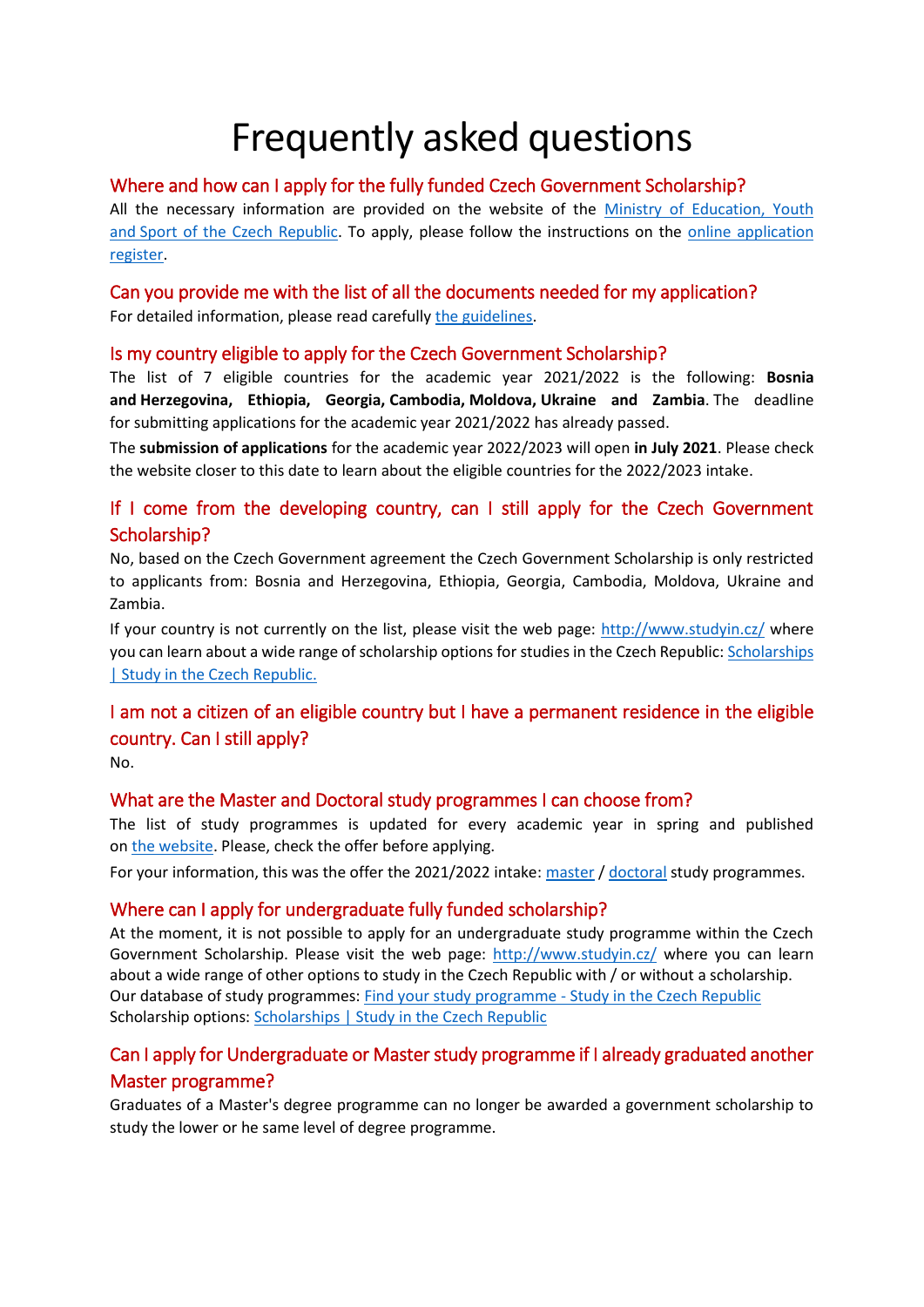#### Why is it not possible to study a doctoral study programme in Czech language?

According to the current conditions, the Czech government scholarship does not offer any doctoral study programmes in Czech language. That may change in the future. If you want to study in Czech language, you can apply for a doctoral scholarship provided directly by your university.

#### I am a student from an eligible country and I am currently studying at a Czech university. Can I still apply for the Czech Government Scholarship?

Yes, but only if you are a student of selected study programmes at a Czech university: [master](https://www.msmt.cz/file/53422/) (ENG) / [doctoral](https://www.msmt.cz/file/53421/) (ENG / [master](https://www.msmt.cz/file/53420/) (CZ). After finding your study programme in the list, you have to submit an [online application](http://registr.dzs.cz/) and send [all necessary documents](http://registr.dzs.cz/registr.nsf/dispozice_eng.pdf) (original documentation and its verified copies included) at: Ministerstvo zahraničních věcí České republiky, Odbor rozvojové spolupráce a humanitární pomoci, Loretánské náměstí 5, 118 00 Praha 1. The deadline is the 20th December.

Since you are currently studying at a Czech university, we would refer you to the Study in the Czech [Republic website,](https://www.studyin.cz/cs/studium/stipendia/) where you can find a lot of information on other ways of obtaining scholarships for students from abroad (e.g.: Visegrad scholarships, university scholarships, etc.).

#### I come from the EU member country and I am already studying at a Czech university. Where and how can I apply for a scholarship?

The Czech Government Scholarship is intended only for applicants from 7 developing countries (Bosnia and Herzegovina, Ethiopia, Georgia, Cambodia, Moldova, Ukraine and Zambia).

You can find the scholarship offer for students from the EU on the website of th[e Ministry of Education,](https://www.msmt.cz/eu-and-international-affairs/scholarships-for-the-academic-year-2021-2022)  [Youth and Sports.](https://www.msmt.cz/eu-and-international-affairs/scholarships-for-the-academic-year-2021-2022)

Other scholarship options are listed on the website of [Study in the Czech Republic.](https://www.studyin.cz/cs/studium/stipendia/)

#### When is it possible to submit an electronic application for the next academic year 2022/23 if I have missed the deadline for applying?

The online application register will be open again after the publication of 2022/2023 scholarships offer in July 2021. The details about the Czech Government Scholarship are provide[d here.](http://www.msmt.cz/eu-and-international-affairs/government-scholarships-developing-countries)

Meanwhile, please visit the web page:<http://www.studyin.cz/> where you can learn about a wide range of other options to study in the Czech Republic with / or without a scholarship. Our database of study programmes: [Find your study programme -](https://portal.studyin.cz/en/) Study in the Czech Republic

Scholarship options[: Scholarships | Study in the Czech Republic](https://www.studyin.cz/plan-your-studies/scholarships/)

#### I am from a non-EU country and I am looking for a research study. Where can I apply?

Please visit the web page[: http://www.studyin.cz/](http://www.studyin.cz/) where you can learn about a wide range of options to study in the Czech Republic.

#### Do I need to take any tests during the application process?

Yes, the application for English study programmes includes an English test and a test of General knowledge. If you apply for a study programme in Czech, you take only the test of General knowledge. In case of omission of any compulsory test your application will not be proceeded.

#### How long does it take to get the decision of my application?

The first part of evaluation is conducted during the period **from 1st October to 1 January**. If you are selected to become a scholarship holder (the last part of evaluation), you will be informed in May. Meanwhile, you can always [check the status](http://registr.dzs.cz/registr.nsf/login.xsp?version=eng) of your application.